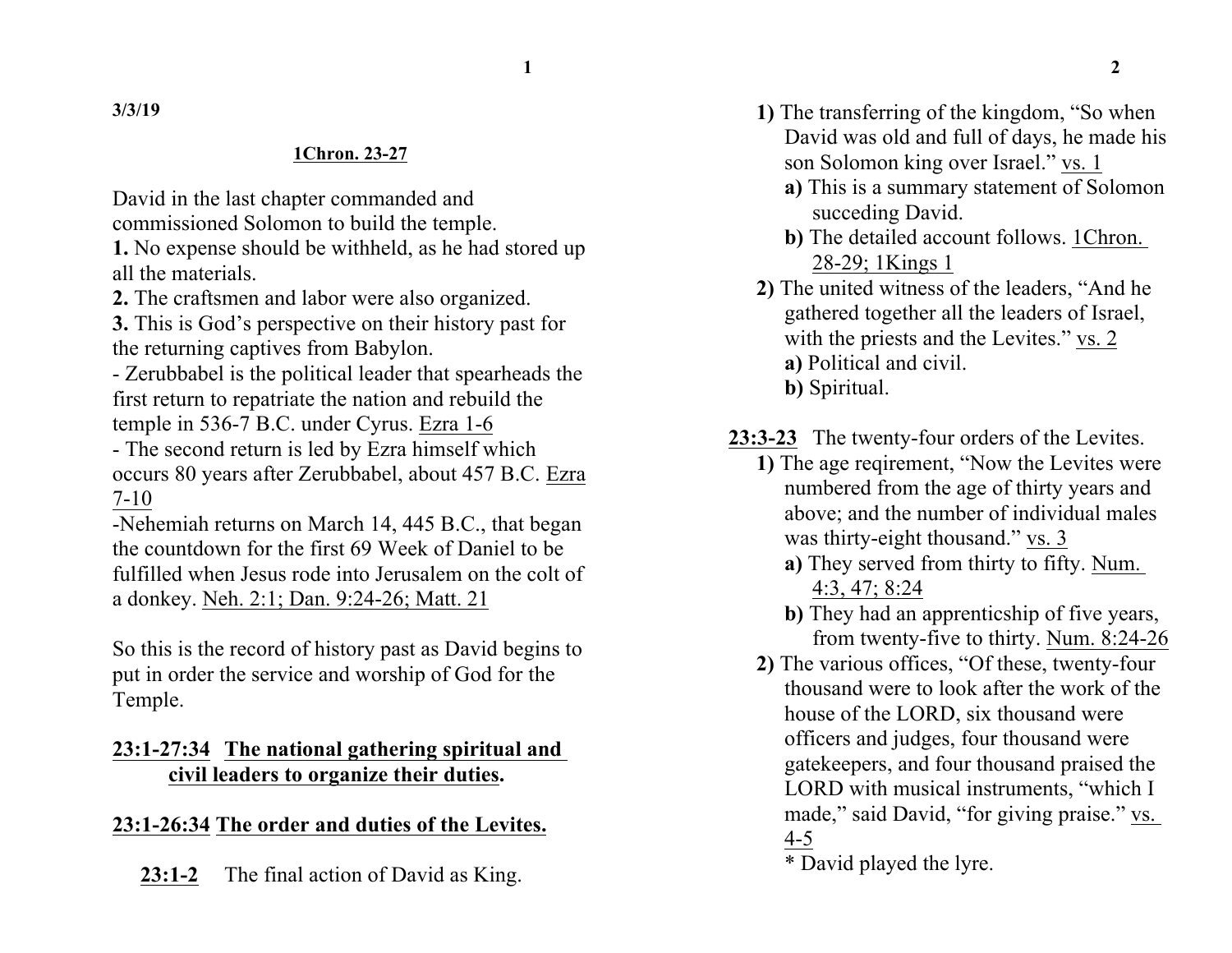- **2)** The three families of Levi, "Also David separated them into divisions among the sons of Levi: Gershon, Kohath, and Merari." vs. 6
- **3)** The sons of Gershon make up ten of the twenty-four courses, "Of the Gershonites: Laadan and Shimei. The sons of Laadan: the first Jehiel, then Zetham and Joel--three in all. The sons of Shimei: Shelomith, Haziel, and Haran--three in all. These were the heads of the fathers' houses of Laadan. And the sons of Shimei: Jahath, Zina, Jeush, and Beriah. These were the four sons of Shimei." vs. 7-10
- **4)** The clarification, "Jahath was the first and Zizah the second. But Jeush and Beriah did not have many sons; therefore they were assigned as one father's house." vs. 11
- **5)** The four sons of Kohath make up nine courses, "The sons of Kohath: Amram, Izhar, Hebron, and Uzziel--four in all." vs. 12
- **6)** The genealogy of Moses and Aaron, including their call, "The sons of Amram: Aaron and Moses; and Aaron was set apart, he and his sons forever, that he should sanctify the most holy things, to burn incense before the LORD, to minister to Him, and to give the blessing in His name forever." vs. 13
- **7)** The sons of Moses, "Now the sons of Moses the man of God were reckoned to the tribe of Levi. The sons of Moses were Gershon and Eliezer." vs. 14-15
	- \* Moses is called a man of God five times. Deut. 33:1:Josh. 14:6; Ezra 3:2; 2Chron. 8:14; Neh, 12:24
- **8)** The grandchildren of Moses, "Of the sons of Gershon, Shebuel was the first. Of the descendants of Eliezer, Rehabiah was the first. And Eliezer had no other sons, but the sons of Rehabiah were very many. Of the sons of Izhar, Shelomith was the first. Of the sons of Hebron, Jeriah was the first, Amariah the second, Jahaziel the third, and Jekameam the fourth. Of the sons of Uzziel, Michah was the first and Jesshiah the second." vs. 16-20
- **9)** The two sons of Merari make up five other courses, "The sons of Merari were Mahli and Mushi. The sons of Mahli were Eleazar and Kish. And Eleazar died, and had no sons, but only daughters; and their brethren, the sons of Kish, took them as wives. The sons of Mushi were Mahli, Eder, and Jeremoth--three in all." vs. 21-23 **\*** The total comes to twenty-four courses.
- **23:24-27** The summary statement of the service in the temple.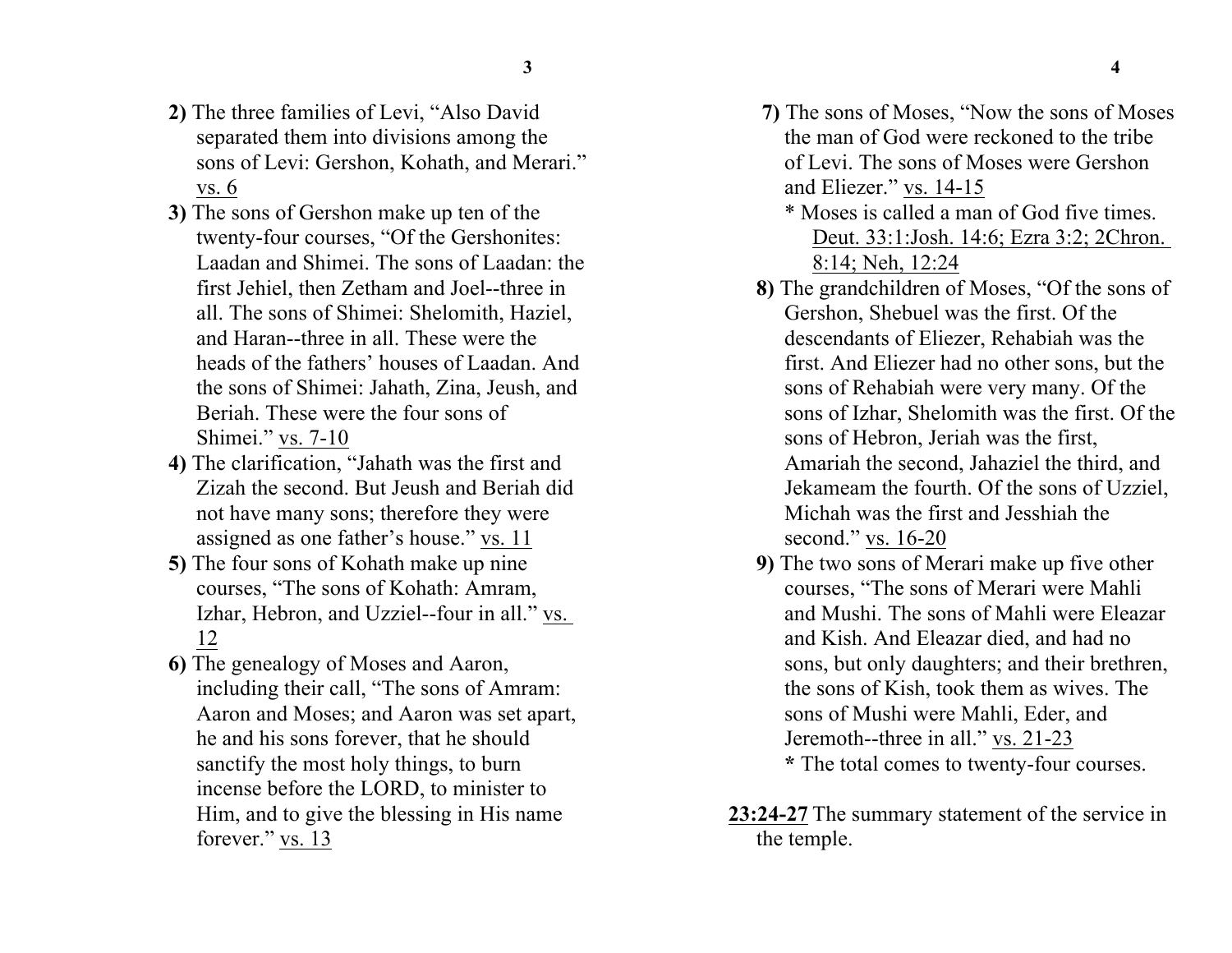- **1)** The gneuine record, "These were the sons of Levi by their fathers' houses--the heads of the fathers' houses as they were counted individually by the number of their names, who did the work for the service of the house of the LORD." vs. 24a-c
- **2)** The modified age for the service of the temple, "from the age of twenty years and above." vs. 24d
	- **\*** It was twenty-five. Num. 4:3, 47; 8:24
- **3)** The commentary for the new order, "For David said, "The LORD God of Israel has given rest to His people, that they may dwell in Jerusalem forever" vs. 25
- **4)** The new service of the Levites, "and also to the Levites, "They shall no longer carry the tabernacle, or any of the articles for its service." vs. 26
- **5)** The affirmation of David's active role, " For by the last words of David the Levites were numbered from twenty years old and above." vs. 27
	- **\*** The twenty year age continued. 2Chron. 31:17; Ezra 3:8

**23:28-32** The description of their duties.

**1)** Their general duties, "because their duty was to help the sons of Aaron in the service of the house of the LORD, in the courts and in the chambers, in the purifying of all holy

things and the work of the service of the house of God." vs. 28

- **2)** Their specific duties, "both with the showbread and the fine flour for the grain offering, with the unleavened cakes and what is baked in the pan, with what is mixed and with all kinds of measures and sizes; to stand every morning to thank and praise the LORD, and likewise at evening; and at every presentation of a burnt offering to the LORD on the Sabbaths and on the New Moons and on the set feasts, by number according to the ordinance governing them, regularly before the LORD." vs. 29-31
- **3)** Their transitional duties, "and that they should attend to the needs of the tabernacle of meeting, the needs of the holy place, and the needs of the sons of Aaron their brethren in the work of the house of the LORD." vs. 32

**\*** Between the time the tabernacle was at Gibeon and the Temple was built.

### 24:1-19 The courses of the priests.

**1)** The four sons of Aaron, "Now these are the divisions of the sons of Aaron. The sons of Aaron were Nadab, Abihu, Eleazar, and Ithamar." vs. 1

\* Cross reference. Num 3:2-4

**2)** The clarification, "And Nadab and Abihu died before their father, and had no children;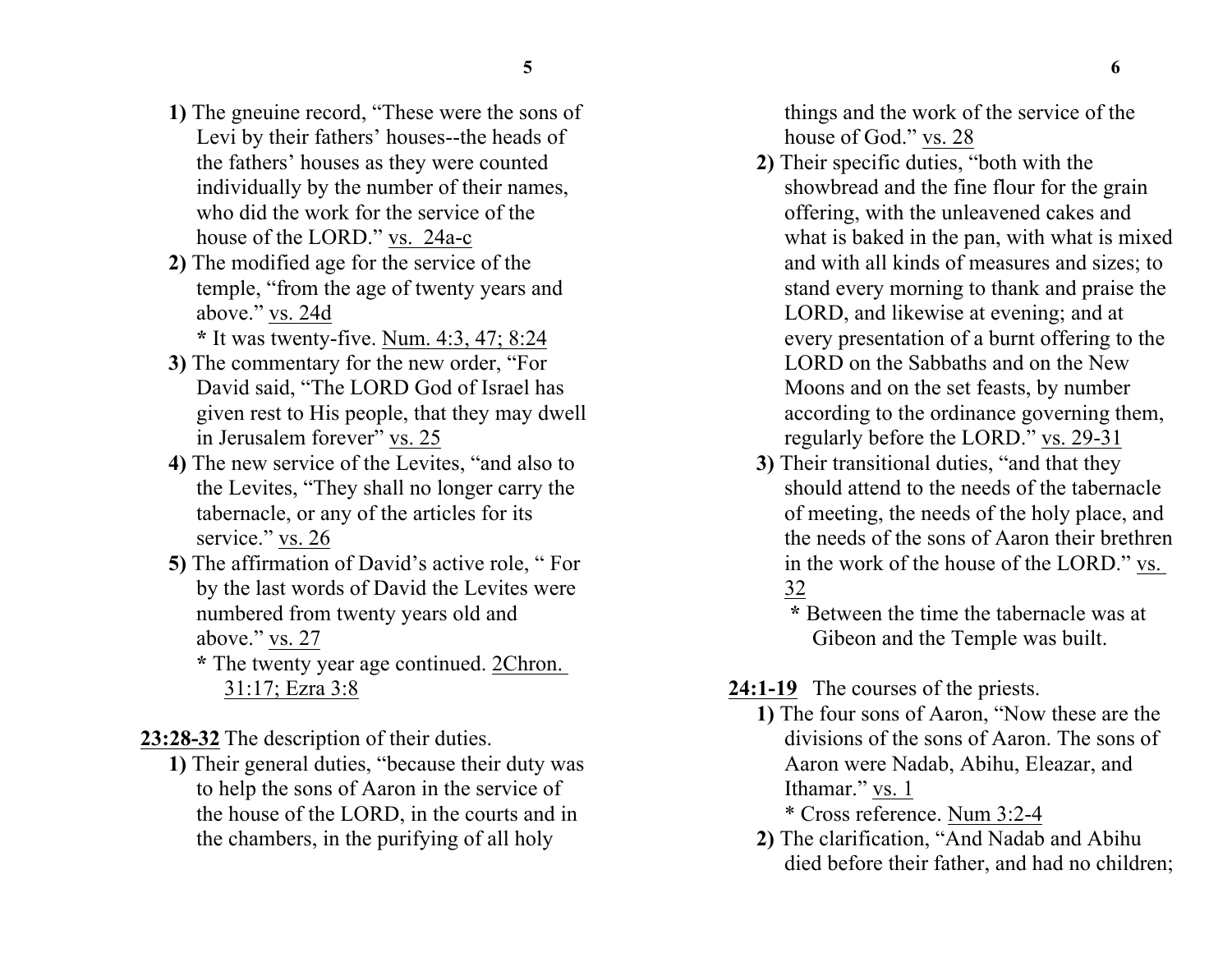therefore Eleazar and Ithamar ministered as priests." vs. 2

- **3)** The individuals responsible for setting up the time of their courses, "Then David with Zadok of the sons of Eleazar, and Ahimelech of the sons of Ithamar, divided them according to the schedule of their service." vs. 3
- **4)** The twenty-four courses of the High Priests, "There were more leaders found of the sons of Eleazar than of the sons of Ithamar, and thus they were divided. Among the sons of Eleazar were sixteen heads of their fathers' houses, and eight heads of their fathers' houses among the sons of Ithamar." vs. 4 **\*** A total of twenty-four!
- **5)** The summary statement, "Thus they were divided by lot, one group as another, for there were officials of the sanctuary and officials of the house of God, from the sons of Eleazar and from the sons of Ithamar." vs. 5
- **6)** The official witness of the recorded courses for the High Priests, "And the scribe, Shemaiah the son of Nethanel, one of the Levites, wrote them down before the king, the leaders, Zadok the priest, Ahimelech the son of Abiathar, and the heads of the fathers' houses of the priests and Levites, one father's house taken for Eleazar and one for Ithamar." vs. 6
- **7)** The casting of the twenty-four lots, Now the first lot fell to Jehoiarib, the second to Jedaiah, the third to Harim, the fourth to Seorim, the fifth to Malchijah, the sixth to Mijamin, the seventh to Hakkoz, **the eighth to Abijah**, the ninth to Jeshua, the tenth to Shecaniah, the eleventh to Eliashib, the twelfth to Jakim, the thirteenth to Huppah, the fourteenth to Jeshebeab, the fifteenth to Bilgah, the sixteenth to Immer, the seventeenth to Hezir, the eighteenth to Happizzez, the nineteenth to Pethahiah, the twentieth to Jehezekel, the twenty-first to Jachin, the twenty-second to Gamul, the twenty-third to Delaiah, the twenty-fourth to Maaziah." vs. 7-18
	- \* Verse 10 tells us, the eighth to Abijah. We read the gospel of Luke that Zacharias, the father of John the Baptist was of the eighth course of Abijah. And his course came up, he entered into the temple and that's when the angel Gabriel appeared to him and told him of the birth of his son. And as we said, there would be too many priests and not all would serve, and if they did it would be once in a lifetime and yet, it was right on time, when Zacharias lot came up. Lk. 1:5
- **8)** The summary statement, "This was the schedule of their service for coming into the house of the LORD according to their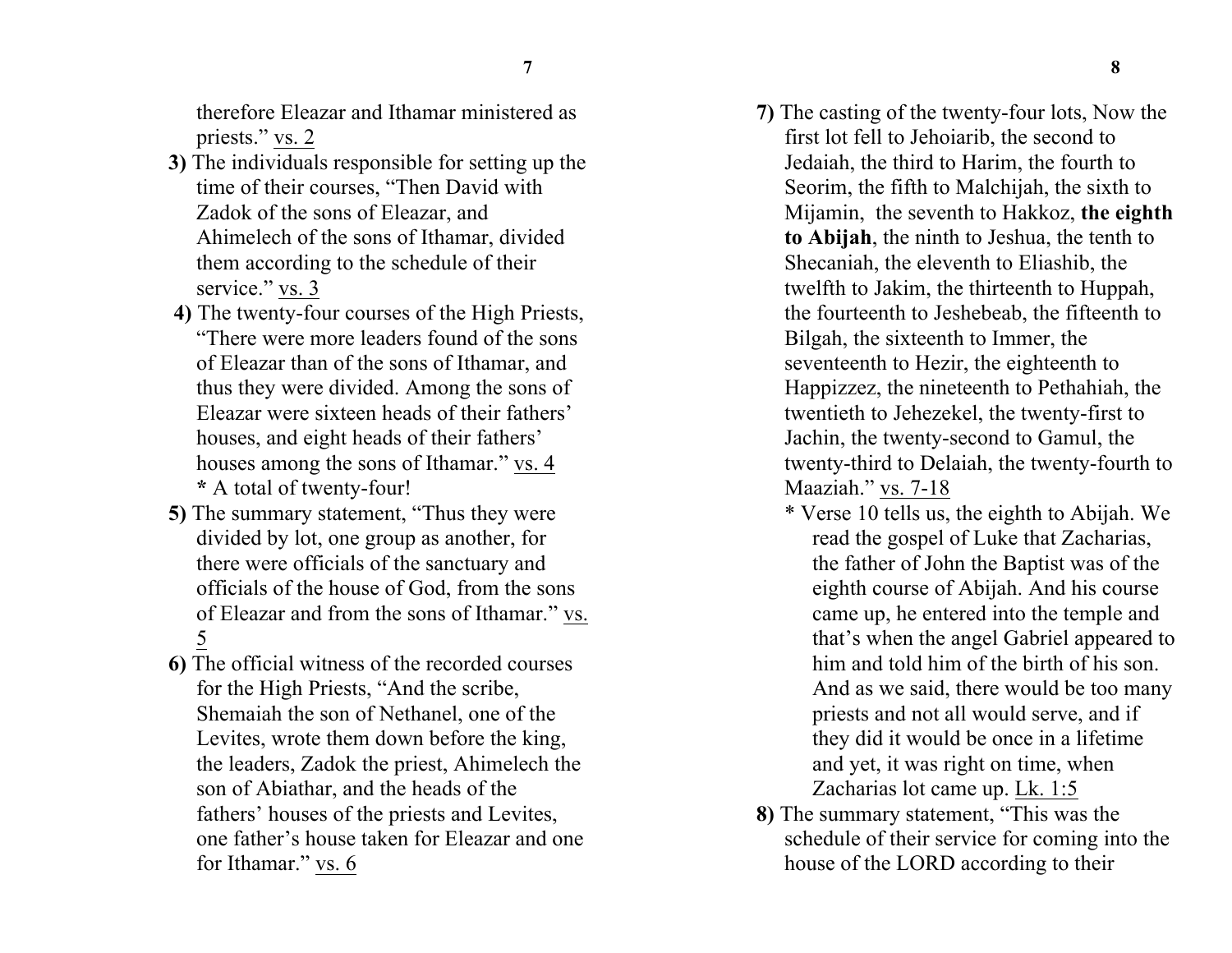ordinance by the hand of Aaron their father, as the LORD God of Israel had commanded him." vs. 19

**24:20-31** The families of the Levites.

- **1)** The Levites that assisted the priests, "And the rest of the sons of Levi: of the sons of Amram, Shubael; of the sons of Shubael, Jehdeiah. Concerning Rehabiah, of the sons of Rehabiah, the first was Isshiah. Of the Izharites, Shelomoth; of the sons of Shelomoth, Jahath. Of the sons of Hebron, Jeriah was the first, Amariah the second, Jahaziel the third, and Jekameam the fourth. Of the sons of Uzziel, Michah; of the sons of Michah, Shamir. The brother of Michah, Isshiah; of the sons of Isshiah, Zechariah. The sons of Merari were Mahli and Mushi; the son of Jaaziah, Beno. The sons of Merari by Jaaziah were Beno, Shoham, Zaccur, and Ibri. Of Mahli: Eleazar, who had no sons. Of Kish: the son of Kish, Jerahmeel. Also the sons of Mushi were Mahli, Eder, and Jerimoth. These were the sons of the Levites according to their fathers' houses." vs. 20-30 **a)** The list is not the same as chapter 23. **b)** The assistants are only from the descendents of Kohath and Merari.
- **2)** The assisting Levies were assigned by lots for the twenty-four courses also, "These also cast lots just as their brothers the sons of

Aaron did, in the presence of King David, Zadok, Ahimelech, and the heads of the fathers' houses of the priests and Levites. The chief fathers did just as their younger brethren." vs. 31

- **\*** Each served one week at a time, starting on Saturday evenning and ending on Sabbath morning.
- **25:1-31** The families and courses of the singers.
	- **1)** The selecting of the individuals, "Moreover David and the captains of the army separated for the service some of the sons of Asaph, of Heman, and of Jeduthun, who should prophesy with harps, stringed instruments, and cymbals. And the number of the skilled men performing their service was.' vs. 1
		- **a)** The referance to "to prophecy" is not to reveal future events, but rather to sing in edificatin, exhortation and comfort to God.
		- **b)** The various instrument combined in glorious worship to God.
		- **c)** Skilled men who were proficient and excellence in music arrangment and song. Many of the Psalms were sung accompanied by musical insturments.
			- \* It is amazing how God raises up people in the church, including music.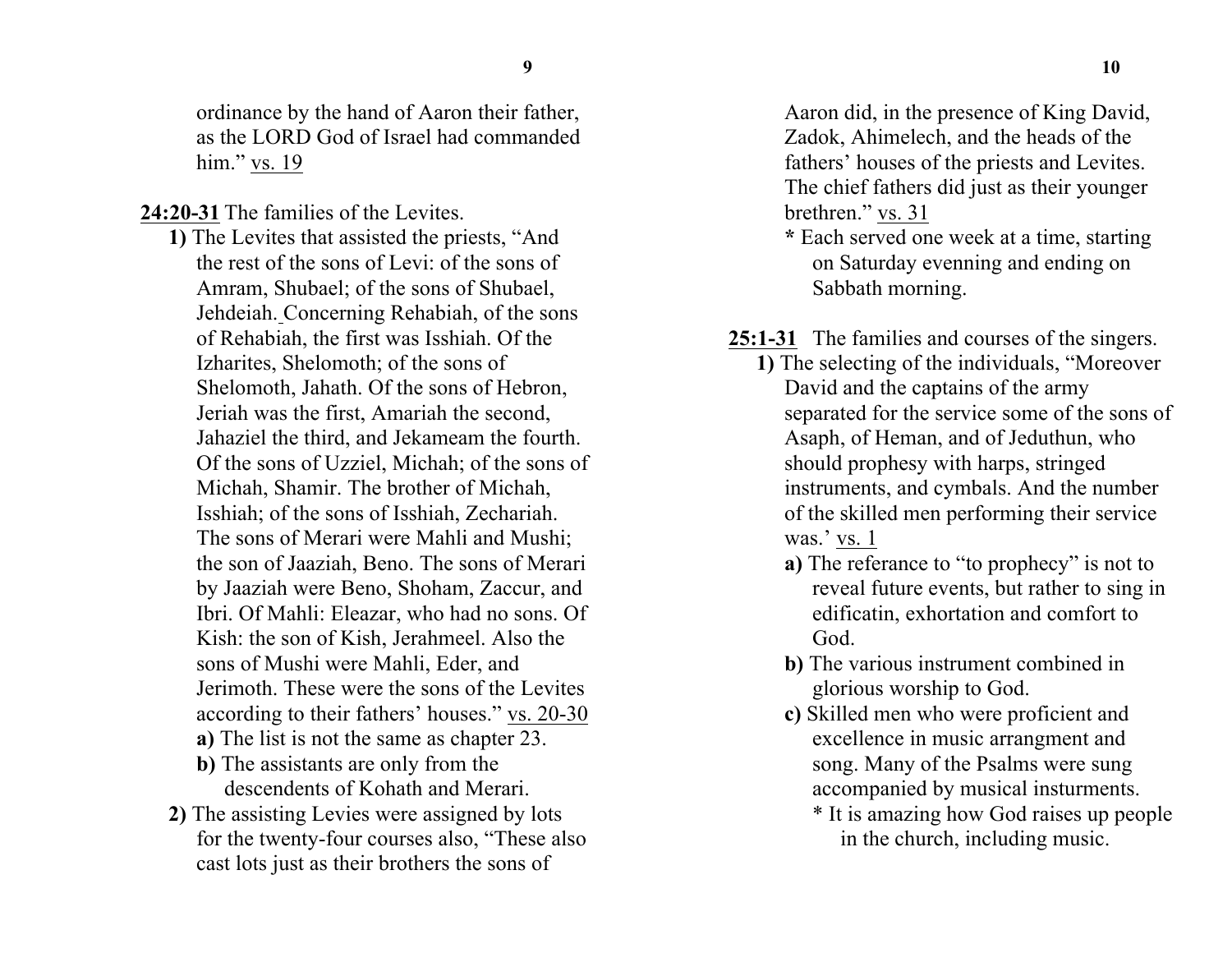- **2)** The division into twenty-four courses. vs. 2- 5
	- **a)** The leaders under the leadership of Asaph, "Of the sons of Asaph: Zaccur, Joseph, Nethaniah, and Asharelah; the sons of Asaph were under the direction of Asaph, who prophesied according to the order of the king." vs. 2
	- **b)** The twenty-four listed, Of Jeduthun, the sons of Jeduthun: Gedaliah, Zeri, Jeshaiah, Shimei, Hashabiah, and Mattithiah, **six**, under the direction of their father Jeduthun, who prophesied with a harp to give thanks and to praise the LORD. Of Heman, the sons of Heman: Bukkiah, Mattaniah, Uzziel, Shebuel, Jerimoth, Hananiah, Hanani, Eliathah, Giddalti, Romamti-Ezer, Joshbekashah, Mallothi, Hothir, and Mahazioth. All these were the sons of Heman the king's seer in the words of God, to exalt his horn. For God gave Heman f**ourteen sons** and **three daughters**." vs. 3-5
	- **c)** The summary statement, "All these were under the direction of their father for the music in the house of the LORD, with cymbals, stringed instruments, and harps, for the service of the house of God. Asaph, Jeduthun, and Heman were under the authority of the king." vs. 6
- **d)** The total of singers, "So the number of them, with their brethren who were instructed in the songs of the LORD, all who were skillful, was two hundred and eighty-eight." vs. 7
- **3)** The casting of lots for the order of service "And they cast lots for their duty, the small as well as the great, the teacher with the student. Now the first lot for Asaph came out for Joseph; the second for Gedaliah, him with his brethren and sons, twelve; the third for Zaccur, his sons and his brethren, twelve; the fourth for Jizri, his sons and his brethren, twelve; the fifth for Nethaniah, his sons and his brethren, twelve; the sixth for Bukkiah, his sons and his brethren, twelve; the seventh for Jesharelah, his sons and his brethren, twelve; the eighth for Jeshaiah, his sons and his brethren, twelve; the ninth for Mattaniah, his sons and his brethren, twelve; the tenth for Shimei, his sons and his brethren, twelve; the eleventh for Azarel, his sons and his brethren, twelve; the twelfth for Hashabiah, his sons and his brethren, twelve; the thirteenth for Shubael, his sons and his brethren, twelve; the fourteenth for Mattithiah, his sons and his brethren, twelve; the fifteenth for Jeremoth, his sons and his brethren, twelve; the sixteenth for Hananiah, his sons and his brethren, twelve; the seventeenth for Joshbekashah, his sons and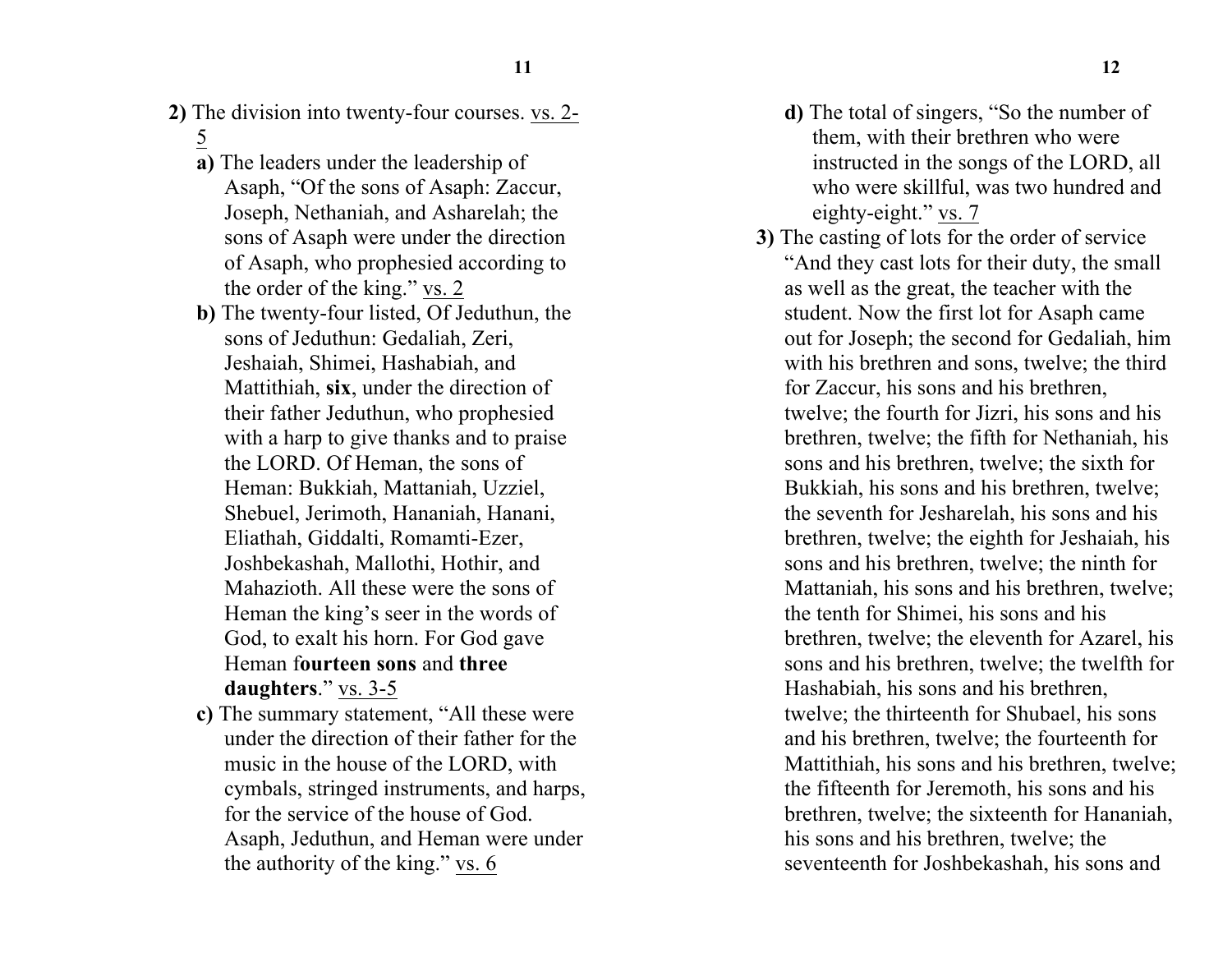his brethren, twelve; the eighteenth for Hanani, his sons and his brethren, twelve; the nineteenth for Mallothi, his sons and his brethren, twelve; the twentieth for Eliathah, his sons and his brethren, twelve; the twenty-first for Hothir, his sons and his brethren, twelve; the twenty-second for Giddalti, his sons and his brethren, twelve; the twenty-third for Mahazioth, his sons and his brethren, twelve; the twenty-fourth for Romamti-Ezer, his sons and his brethren, twelve." vs. 8-31

**26:1-19** The twenty-four doorkeepers .

- **1)** The families, "Concerning the divisions of the gatekeepers: of the Korahites, Meshelemiah the son of Kore, of the sons of Asaph." vs 1
- **2)** The long list, "And the sons of Meshelemiah were Zechariah the firstborn, Jediael the second, Zebadiah the third, Jathniel the fourth, Elam the fifth, Jehohanan the sixth, Eliehoenai the seventh. Moreover the sons of Obed-Edom were Shemaiah the firstborn, Jehozabad the second, Joah the third, Sacar the fourth, Nethanel the fifth, Ammiel the sixth, Issachar the seventh, Peulthai the eighth; for God blessed him. Also to Shemaiah his son were sons born who governed their fathers' houses, because they were men of great ability. The sons of

Shemaiah were Othni, Rephael, Obed, and Elzabad, whose brothers Elihu and Semachiah were able men. All these were of the sons of Obed-Edom, they and their sons and their brethren, able men with strength for the work: sixty-two of Obed-Edom. And Meshelemiah had sons and brethren, eighteen able men. Also Hosah, of the children of Merari, had sons: Shimri the first (for though he was not the firstborn, his father made him the first), Hilkiah the second, Tebaliah the third, Zechariah the fourth; all the sons and brethren of Hosah were thirteen. Among these were the divisions of the gatekeepers, among the chief men, having duties just like their brethren, to serve in the house of the LORD." vs. 2-12

**a)** How important are the ushers and decons that serve the people and care for them from theose to take advantage of them.

**b)** They guard against false doctrine, etc.

**3)** The casting of lots for the order of service, "And they cast lots for each gate, the small as well as the great, according to their father's house. The lot for the **East Gate** fell to Shelemiah. Then they cast lots for his son Zechariah, a wise counselor, and his lot came out for the **North Gate**; to Obed-Edom the **South Gate**, and to his sons the storehouse. To Shuppim and Hosah the lot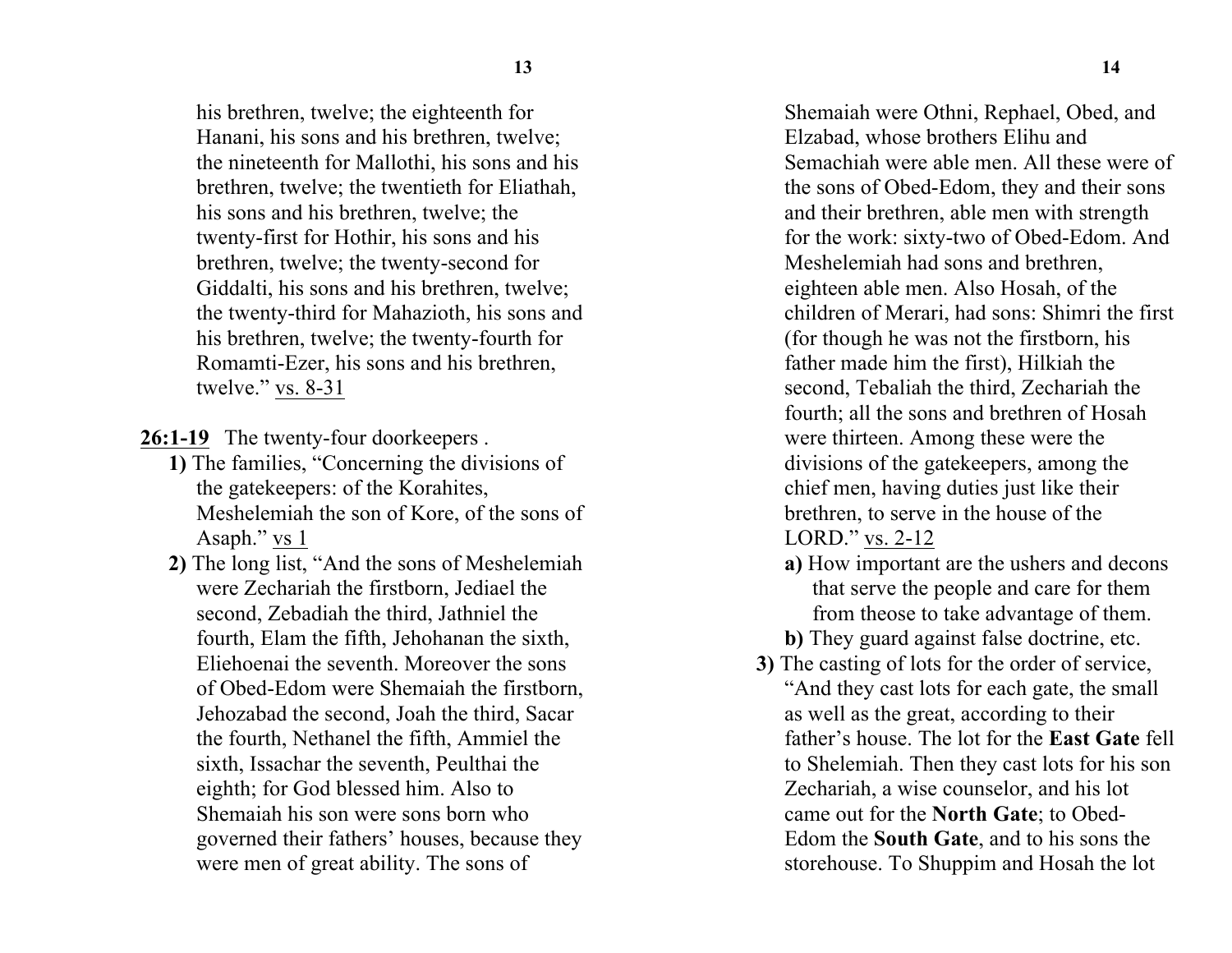came out for the **West Gate**, with the Shallecheth Gate on the ascending highway- -watchman opposite watchman. On the east were six Levites, on the north four each day, on the south four each day, and for the storehouse two by two. As for the Parbar on the west, there were four on the highway and two at the Parbar." vs. 2-18

**4)** The summary statement, "These were the divisions of the gatekeepers among the sons of Korah and among the sons of Merari." vs. 19

**26:20-32** The various officers.

**1**) The treasurers of the temple, "Of the Levites, Ahijah was over the treasuries of the house of God and over the treasuries of the dedicated things. The sons of Laadan, the descendants of the Gershonites of Laadan, heads of their fathers' houses, of Laadan the Gershonite: Jehieli. The sons of Jehieli, Zetham and Joel his brother, were over the treasuries of the house of the LORD. Of the Amramites, the Izharites, the Hebronites, and the Uzzielites: Shebuel the son of Gershom, the son of Moses, was overseer of the treasuries. And his brethren by Eliezer were Rehabiah his son, Jeshaiah his son, Joram his son, Zichri his son, and Shelomith his son. This Shelomith and his brethren were over all the treasuries of the dedicated

things which King David and the heads of fathers' houses, the captains over thousands and hundreds, and the captains of the army, had dedicated.Some of the spoils won in battles they dedicated to maintain the house of the LORD. And all that Samuel the seer, Saul the son of Kish, Abner the son of Ner, and Joab the son of Zeruiah had dedicated, every dedicated thing, was under the hand of Shelomith and his brethren." vs. 20-28

- **2)** The officers and judges, "Of the Izharites, Chenaniah and his sons performed duties as officials and judges over Israel outside Jerusalem. Of the Hebronites, Hashabiah and his brethren, one thousand seven hundred able men, had the oversight of Israel on the west side of the Jordan for all the business of the LORD, and in the service of the king. Among the Hebronites, Jerijah was head of the Hebronites according to his genealogy of the fathers. In the fortieth year of the reign of David they were sought, and there were found among them capable men at Jazer of Gilead." vs. 29-31
- **3)** The officials for the east side of the Jordan to care for Davids treasures of the temple, "And his brethren were two thousand seven hundred able men, heads of fathers' houses, whom King David made officials over the Reubenites, the Gadites, and the half-tribe of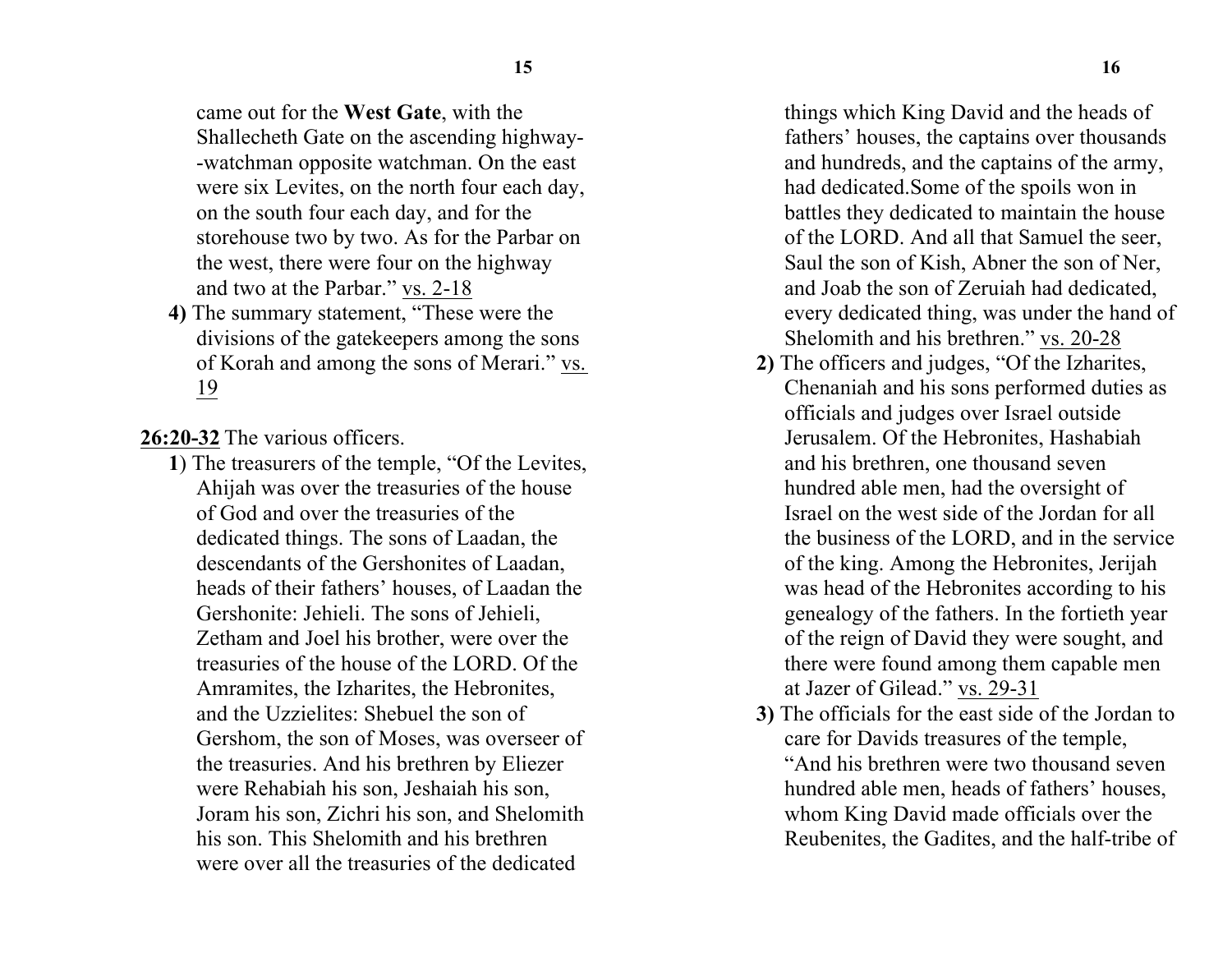Manasseh, for every matter pertaining to God and the affairs of the king." vs. 32

#### **27:1-32 The military and civil leaders.**

- **27:1-15** The twelve division of military service.
	- **1)** The introductory statement, "And the children of Israel, according to their number, the heads of fathers' houses, the captains of thousands and hundreds and their officers, served the king in every matter of the military divisions. These divisions came in and went out month by month throughout all the months of the year, each division having twenty-four thousand." vs. 1
	- **2)** The twelve divisions, "Over the first division for the first month was Jashobeam the son of Zabdiel, and in his division were twentyfour thousand; he was of the children of Perez, and the chief of all the captains of the army for the first month. Over the division of the second month was Dodai an Ahohite, and of his division Mikloth also was the leader; in his division were twenty-four thousand. The third captain of the army for the third month was Benaiah, the son of Jehoiada the priest, who was chief; in his division were twenty-four thousand. This was the Benaiah who was mighty among the thirty, and was over the thirty; in his division was Ammizabad his son. The fourth

captain for the fourth month was Asahel the brother of Joab, and Zebadiah his son after him; in his division were twenty-four thousand. The fifth captain for the fifth month was Shamhuth the Izrahite; in his division were twenty-four thousand. The sixth captain for the sixth month was Ira the son of Ikkesh the Tekoite; in his division were twenty-four thousand. The seventh captain for the seventh month was Helez the Pelonite, of the children of Ephraim; in his division were twenty-four thousand. The eighth captain for the eighth month was Sibbechai the Hushathite, of the Zarhites; in his division were twenty-four thousand. The ninth captain for the ninth month was Abiezer the Anathothite, of the Benjamites; in his division were twenty-four thousand. The tenth captain for the tenth month was Maharai the Netophathite, of the Zarhites; in his division were twenty-four thousand. The eleventh captain for the eleventh month was Benaiah the Pirathonite, of the children of Ephraim; in his division were twenty-four thousand. The twelfth captain for the twelfth month was Heldai the Netophathite, of Othniel; in his division were twenty-four thousand." vs. 2-15

**27:16-24** The tribal officers.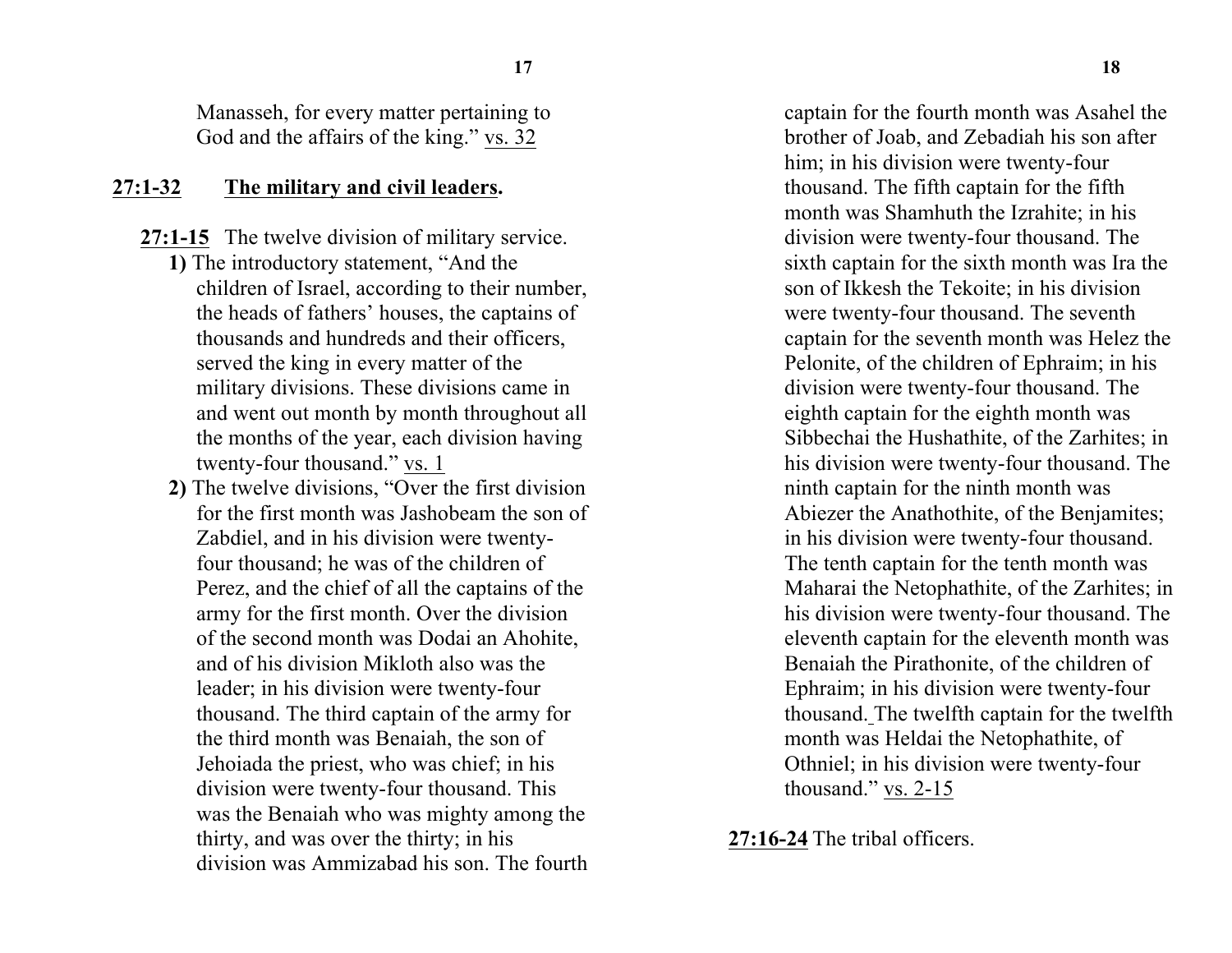**1)** The honored elders of each tribe,

"Furthermore, over the tribes of Israel: the officer over the Reubenites was Eliezer the son of Zichri; over the Simeonites, Shephatiah the son of Maachah; over the Levites, Hashabiah the son of Kemuel; over the Aaronites, Zadok; over Judah, Elihu, one of David's brothers; over Issachar, Omri the son of Michael; over Zebulun, Ishmaiah the son of Obadiah; over Naphtali, Jerimoth the son of Azriel; over the children of Ephraim, Hoshea the son of Azaziah; over the halftribe of Manasseh, Joel the son of Pedaiah; over the half-tribe of Manasseh in Gilead, Iddo the son of Zechariah; over Benjamin, Jaasiel the son of Abner; over Dan, Azarel the son of Jeroham. These were the leaders of the tribes of Israel." vs. 16-22 \* Gad and Asher are not listed.

- **2)** The commentary regarding the census, "But David did not take the number of those twenty years old and under, because the LORD had said He would multiply Israel like the stars of the heavens." vs. 23
- **3)** The reason for not completing the census, "Joab the son of Zeruiah began a census, but he did not finish, for wrath came upon Israel because of this census; nor was the number recorded in the account of the chronicles of King David." vs. 24
- **27:25-31** The royal officers.
	- **\*** The twelve chief stewards of the royal properties, "And Azmaveth the son of Adiel was over the king's treasuries; and Jehonathan the son of Uzziah was over the storehouses in the field, in the cities, in the villages, and in the fortresses. Ezri the son of Chelub was over those who did the work of the field for tilling the ground. And Shimei the Ramathite was over the vineyards, and Zabdi the Shiphmite was over the produce of the vineyards for the supply of wine. Baal-Hanan the Gederite was over the olive trees and the sycamore trees that were in the lowlands, and Joash was over the store of oil. And Shitrai the Sharonite was over the herds that fed in Sharon, and Shaphat the son of Adlai was over the herds that were in the valleys. Obil the Ishmaelite was over the camels, Jehdeiah the Meronothite was over the donkeys, and Jaziz the Hagrite was over the flocks. All these were the officials over King David's property." vs. 25-31
- **27:32-34** The Kings councelors.
	- **1)** Also Jehonathan, David's uncle, was a counselor, a wise man, and a scribe; and Jehiel the son of Hachmoni was with the king's sons." vs. 32